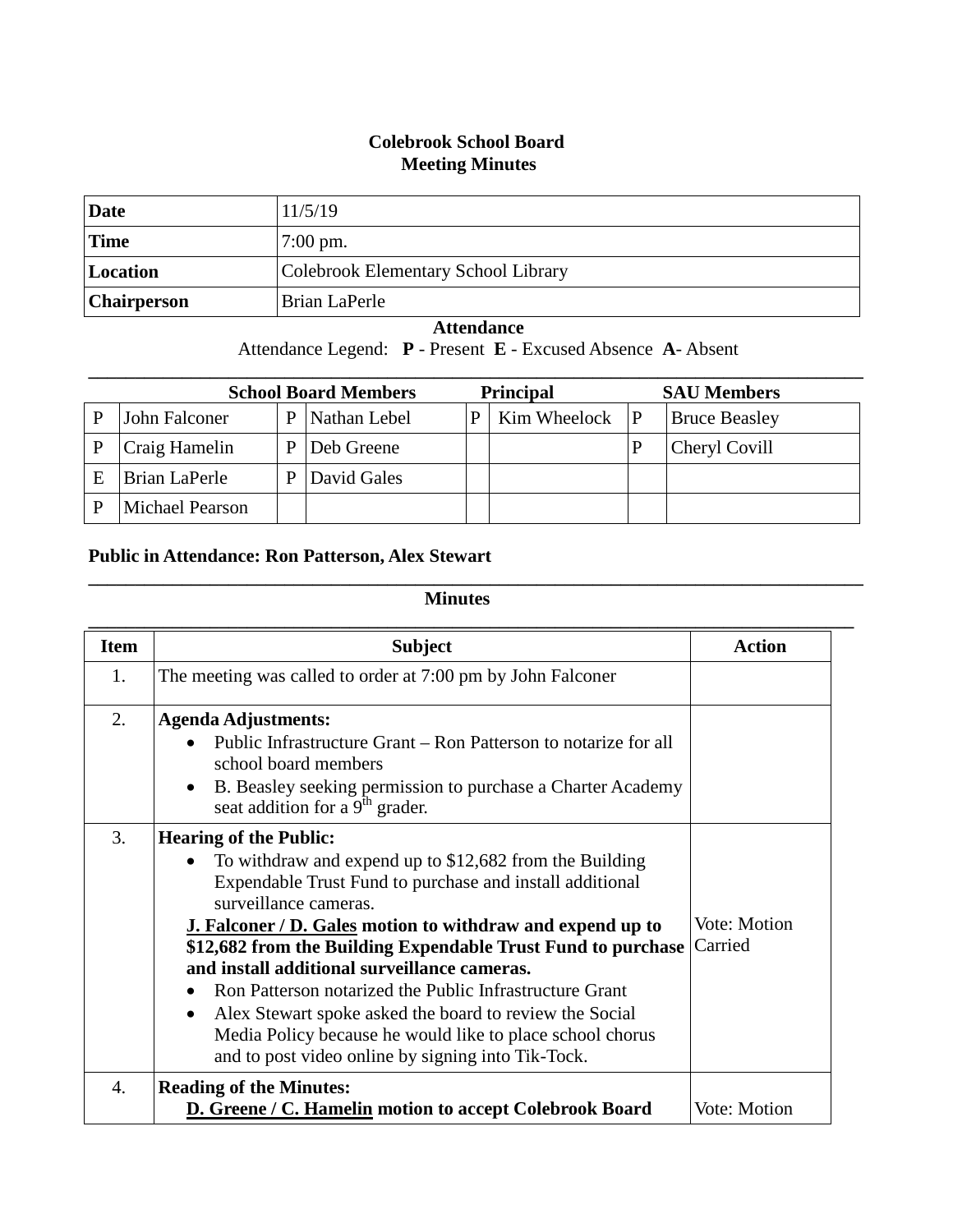|    | Mtg. for 10/15/19 with the following corrections:     | Carried |
|----|-------------------------------------------------------|---------|
|    | $\div$ Item 6 – K. Wheelock                           |         |
|    | $\triangleright$ Chgd 52 days to 33 days              |         |
|    | $\triangleright$ Removed and having problems with     |         |
|    | $\triangleright$ Re-worded to say 52 teachers subs    |         |
|    | Item 19 New Business<br>❖                             |         |
|    | $\triangleright$ C. Hamelin / D. Greene motion – chgd |         |
|    | nomination from to nomination of                      |         |
| 5. |                                                       |         |
|    | <b>Special Reports:</b><br>None<br>$\bullet$          |         |
|    |                                                       |         |
| 6. | <b>Principal's Report:</b> Kim Wheelock               |         |
|    | Principal Activities 10/14 - 11/2                     |         |
|    | ❖ Grant Mtg. at WMHS                                  |         |
|    | ❖ Collaborative Mtg.                                  |         |
|    | ❖ Staff chart                                         |         |
|    | ❖ IEP Mtgs.                                           |         |
|    | ❖ Middle school team Mtg.                             |         |
|    | $\div$ SAU 7 Grant Mtg.                               |         |
|    | ❖ Safety Mtg.                                         |         |
|    | ❖ Admin. Mtg.                                         |         |
|    | ❖ MTSS Mtg.                                           |         |
|    | ❖ Analyze Study Island Data                           |         |
|    | $\div$ Title 1 para interviews                        |         |
|    | ❖ Classroom walkthroughs                              |         |
|    | ❖ Teacher absences data                               |         |
|    | ❖ Mtg. with Glen Lucas and Jessica Falconer           |         |
|    | ❖ Budget work                                         |         |
|    | <b>Upcoming</b><br>$\bullet$                          |         |
|    | <b>❖</b> Colebrook School Board Mtg. $11/5$           |         |
|    | $\div$ Faculty Mtg.                                   |         |
|    | $\div$ Columbia School Board Mtg. 11/6                |         |
|    | Veteran's Day Assembly                                |         |
|    | $\div$ Special education IEP Mtg.                     |         |
|    | ❖ Collaborative Mtg.                                  |         |
|    | ❖ Budget work                                         |         |
|    | <b>Building &amp; Grounds</b>                         |         |
|    | Glen Lucas suggested option #5 with parking           |         |
|    | modification for snow machines                        |         |
|    | $\div$ Fire drill 10/22                               |         |
|    | ❖ Water leaking in gym foyer                          |         |
|    | ❖ Fog machine at dance caused fire alarm              |         |
|    | <b>Student Activities</b>                             |         |
|    | ❖ Soccer playoff games                                |         |
|    | $\div$ 9 – 12 pictures                                |         |
|    | ❖ Spirit week                                         |         |
|    | ❖ Painted Pumpkin Project                             |         |
|    | ❖ College presenter                                   |         |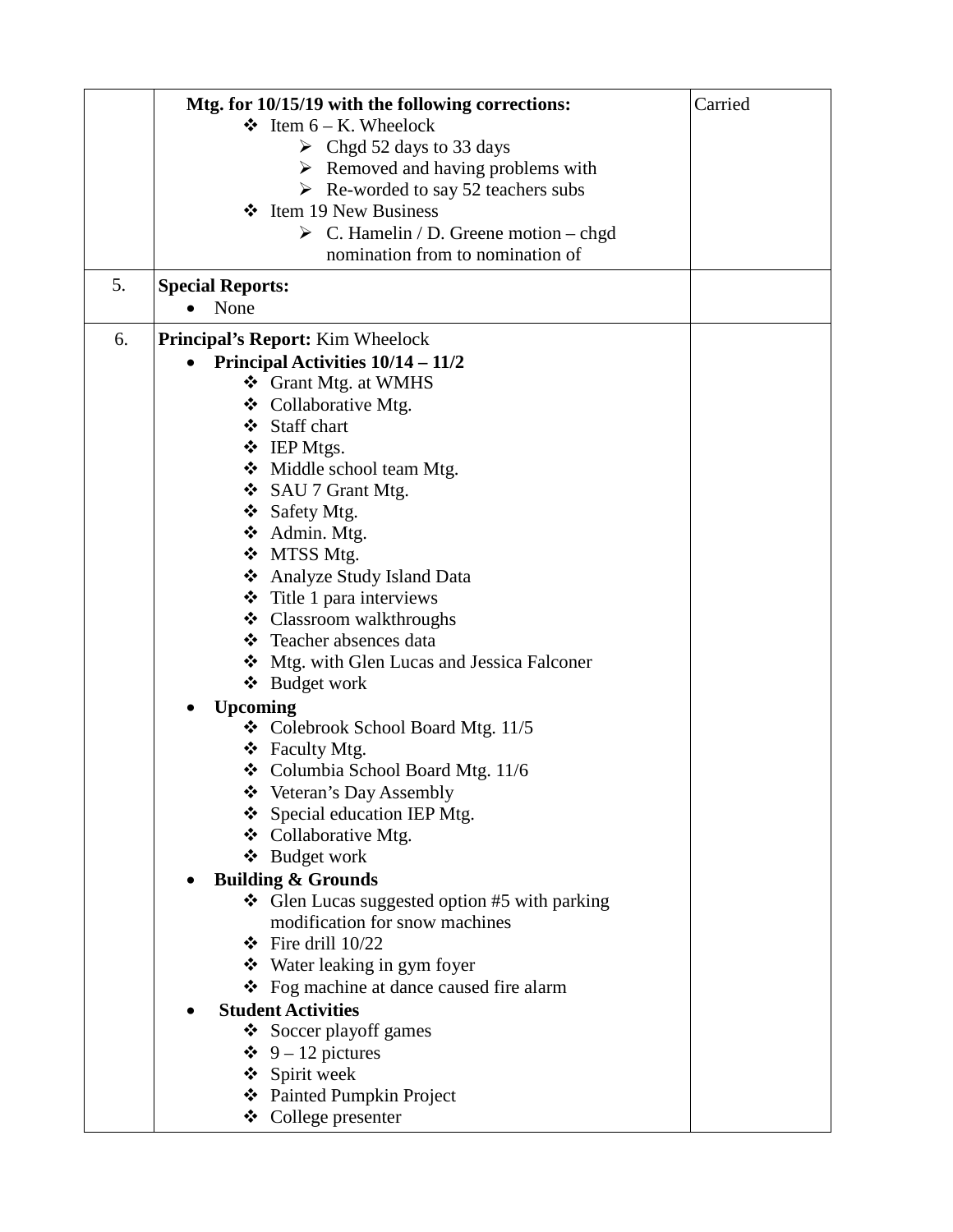|    |   | ❖ Red Ribbon week                                                |  |
|----|---|------------------------------------------------------------------|--|
|    |   | <b>Student Enrollment</b>                                        |  |
|    |   | $\bullet$ K. Wheelock updated the board with enrollment          |  |
|    |   | numbers at the 11/5/19 Mtg.                                      |  |
|    |   | <b>Curriculum, Instruction, and Assessment</b>                   |  |
|    |   | ❖ Study Island analysis of use                                   |  |
|    |   | Star Assessment data teams Mtg. this month                       |  |
|    |   | <b>Discipline Data</b>                                           |  |
|    |   | ❖ K. Wheelock updated the board with the discipline data         |  |
|    |   | at the $11/5/19$ Mtg.                                            |  |
|    |   | <b>End of Quarter 1 Data</b>                                     |  |
|    |   |                                                                  |  |
|    |   | $\bullet K - 8$ high honors (11)                                 |  |
|    |   | $\bullet K - 8$ honors (20)                                      |  |
|    |   | $\bullet$ K – 8 failures (36)                                    |  |
|    |   | $\triangleright$ failing one subject (26)                        |  |
|    |   | $\triangleright$ failing two or more subjects (10)               |  |
|    |   | $\div$ 9 – 12 high honors (25)                                   |  |
|    |   | $\div$ 9 – 12 honors (21)                                        |  |
|    |   | $\div 9 - 12$ failures (30)                                      |  |
|    |   | $\triangleright$ failures one subject (13)                       |  |
|    |   | $\triangleright$ failures two or more subjects (17)              |  |
|    | ٠ | Discussed a student proposal for snow machines to/from           |  |
|    |   | school. The Business Administrator asked the Board to wait       |  |
|    |   | on this until she had an opportunity to walk the field with Carl |  |
|    |   | ❖ This was placed on hold until the next Mtg.                    |  |
|    |   | <b>Student Council Report:</b>                                   |  |
|    |   | None                                                             |  |
| 7. |   | <b>Superintendent's Report: Bruce Beasley</b>                    |  |
|    |   | Soccer teams wrapped up the season with the Boys losing to       |  |
|    |   | Woodsville in overtime in the quarterfinals and the Girls        |  |
|    |   | losing to Portsmouth Christian Academy.                          |  |
|    |   | Devon Phillips has started her position as the School Nurse.     |  |
|    |   | Paula Doylan – Special Para – Title 1 position and working       |  |
|    |   | with Tina for the necessary documents.                           |  |
|    | ٠ | K. Wheelock spoke on the Collaborative Mtg. held in              |  |
|    |   | Pittsburg and the focus was working on a master schedule for     |  |
|    |   | A day and B day. This would be 4 courses and A day and 4         |  |
|    |   | different courses on B day. The courses would alternate from     |  |
|    |   | each week. Work with the teachers schedule with times on         |  |
|    |   | each course.                                                     |  |
| 8. |   | Business Administrator's: Cheryl Covill                          |  |
|    |   | Safety School Committee met last week and talked on the          |  |
|    |   | Alice Training and how D. Gorman and M. Fiorantino were          |  |
|    |   | the previous organizers so need to look at some grants to elect  |  |
|    |   | new ones.                                                        |  |
|    |   | Professional Development Day will set a day in January 2020.     |  |
|    |   | Sometime in December having the $45th$ Parallel, Fire            |  |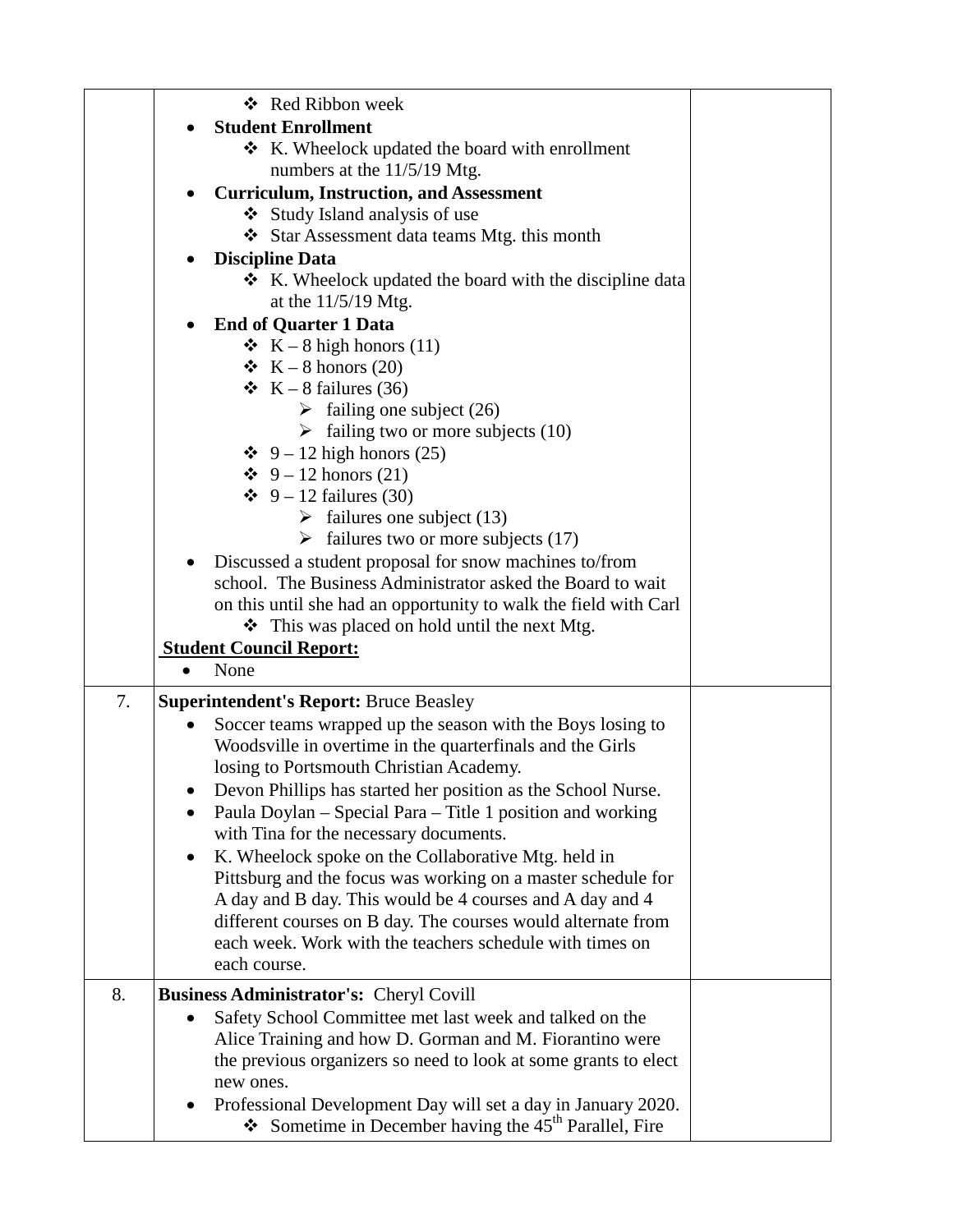|     | Dept. and finding staff that are interested in the<br>training<br>• Implement a program for students so they are aware of |  |
|-----|---------------------------------------------------------------------------------------------------------------------------|--|
|     | what happens in an emergency situation.                                                                                   |  |
|     | C. Covill mentioned if the school stays with Health Trust                                                                 |  |
|     | Insurance there will be an increase of 15.2%.<br>$\triangleleft$ C. Covill will be putting this out to bid.               |  |
|     | NH School Board Association Business: John Falconer                                                                       |  |
| 9.  | Keep checking emails                                                                                                      |  |
|     | Delegate Assembly is $3rd$ Saturday in January                                                                            |  |
| 10. | Co-Curricular Committee Report: Brian LaPerle                                                                             |  |
|     | None                                                                                                                      |  |
| 11. | <b>Building Committee: Craig Hamelin</b>                                                                                  |  |
|     | None                                                                                                                      |  |
| 12. | <b>Policy Committee Report: Deb Greene</b>                                                                                |  |
|     | Review of the following policies:<br>❖ KD – School District Social Media Websites                                         |  |
|     | <b>❖</b> $KD - R - School District Social Media Website -$                                                                |  |
|     | Regulations & Administrative Procedures                                                                                   |  |
|     | ❖ GBEBD – Employee Use of Social Networking                                                                               |  |
|     | Websites                                                                                                                  |  |
| 13. | <b>Support Staff Committee Report: Michael Pearson</b>                                                                    |  |
|     | Need to set a date for a Mtg.                                                                                             |  |
|     | B. Beasley mentioned they need to establish per conference<br>election on Support Staff Union.                            |  |
| 14. | <b>Negotiations Committee Report: John Falconer</b>                                                                       |  |
|     | None – Teacher Contract Review at the end of this Mtg.                                                                    |  |
| 15. | <b>Curriculum Committee Report: David Gales</b>                                                                           |  |
|     | None                                                                                                                      |  |
| 16. | <b>Technology Committee Report: David Gales</b>                                                                           |  |
|     | None                                                                                                                      |  |
| 17. | <b>Regional Committee Report: Brian LaPerle</b>                                                                           |  |
|     | B. LaPerle group has not met and B. Beasley; group will meet                                                              |  |
|     | on $11/7/19$ @ 6:00 p.m. in Stewartstown.                                                                                 |  |
|     | B. Beasley mentioned the NH Dept. of Justice is making some<br>adjustments on the Interstate Committee Compact Agreement  |  |
|     | on how the voting structure was adopted.                                                                                  |  |
| 18. | <b>Unfinished Business:</b>                                                                                               |  |
|     | Drainage Ditch<br>$\bullet$                                                                                               |  |
|     | $\bullet$ B. LaPerle, C. Covill along with other community                                                                |  |
|     | members met with the Colebrook Board of Selectmen                                                                         |  |
|     | on 10/21/19. The school brought maps in<br>documentation to show and the result was the Town                              |  |
|     |                                                                                                                           |  |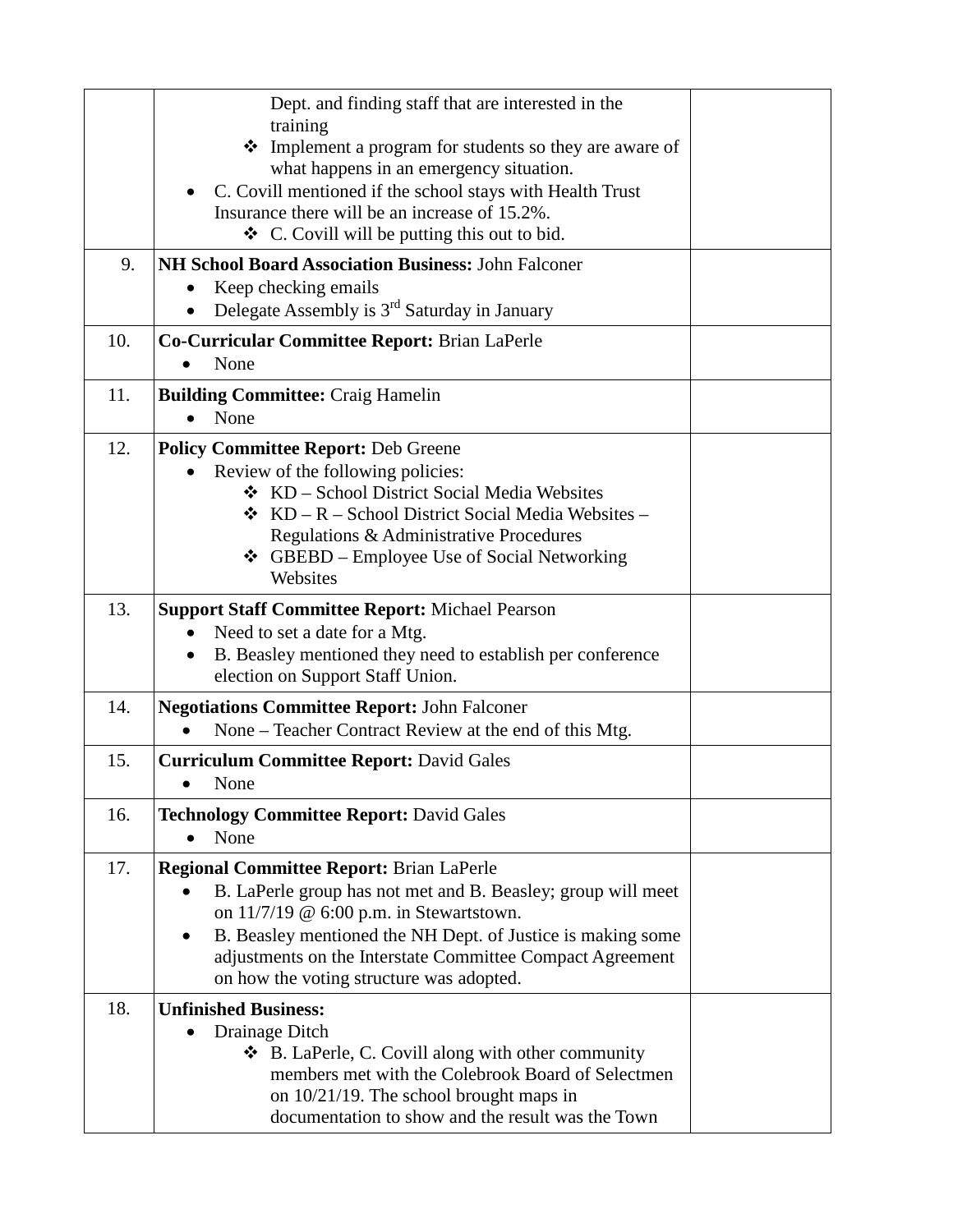|     | was going to get this done.                                                        |              |
|-----|------------------------------------------------------------------------------------|--------------|
|     | Back lawn at SAU 7 building                                                        |              |
|     | ❖ B. Beasley mentioned during the recent heavy wind                                |              |
|     | storm a tree has come down and is laying on the house                              |              |
|     | by the SAU 7 office.                                                               |              |
|     | ❖ David Lawton will be contacted to remove the tree.                               |              |
| 19. | <b>New Business:</b>                                                               |              |
|     |                                                                                    |              |
|     | Bussing request<br>❖ C. Covill received 2 request on walking distance              |              |
|     | $\triangleright$ Parent around Northern Tire – Vet area on                         |              |
|     |                                                                                    |              |
|     | picking up students<br>$\triangleright$ Apt. building on 145 – picking up students |              |
|     | $\triangleright$ Bus driver Kathy Samson said this would add 5                     |              |
|     | to 10 minutes more to her schedule.                                                |              |
|     | Board asked if started to pick up students from<br>➤                               |              |
|     | different areas then they need to do this for                                      |              |
|     | everyone and what the cost would be and how                                        |              |
|     | many students are they talking about.                                              |              |
|     | ❖ Board decided to table the 2 request and to place on                             |              |
|     | next Mtg. agenda under Unfinished Business.                                        |              |
|     | CA Building – Next steps                                                           |              |
|     | $\div$ What would the cost be on moving the SAU 7 office                           |              |
|     | into the CA building?                                                              |              |
|     | $\triangleright$ Place on next Mtg. agenda under Unfinished                        |              |
|     | Business.                                                                          |              |
|     | ❖ D. Gales talked about turning the building into Low                              |              |
|     | income or Elderly Housing.                                                         |              |
|     | $\triangleright$ Lite discussion on this topic                                     |              |
|     | ❖ Have Daniel Hebert do a walk through the CA building                             |              |
|     | to get a rough estimate of what the cost would be for                              |              |
|     | whatever the CA building future is.                                                |              |
|     | More book shelves in the Library - do they need more, where                        |              |
|     | does this stand?                                                                   |              |
|     | Review of Area Agreement<br>$\bullet$                                              |              |
|     | ❖ B. Beasley read the changes that were made within the                            |              |
|     | agreement.                                                                         |              |
|     | <b>J. Falconer / D. Greene motion to accept The Colebrook –</b>                    | Vote: Motion |
|     | Columbia Authorized Regional Enrollment Area Plan Between                          | Carried      |
|     | The School Districts of Colebrook and Columbia with the                            |              |
|     | changes B. Beasley mentioned.                                                      |              |
|     | <b>Policies:</b>                                                                   |              |
|     | ❖ KD – School District Social Media Websites                                       |              |
|     | <b>❖</b> $KD - R - School District Social Media Website -$                         |              |
|     | Regulations & Administrative Procedures                                            |              |
|     | ❖ GBEBD – Employee Use of Social Networking                                        |              |
|     | Website                                                                            |              |
|     | $\triangleright$ B. Beasley read the above policies aloud to                       |              |
|     |                                                                                    |              |